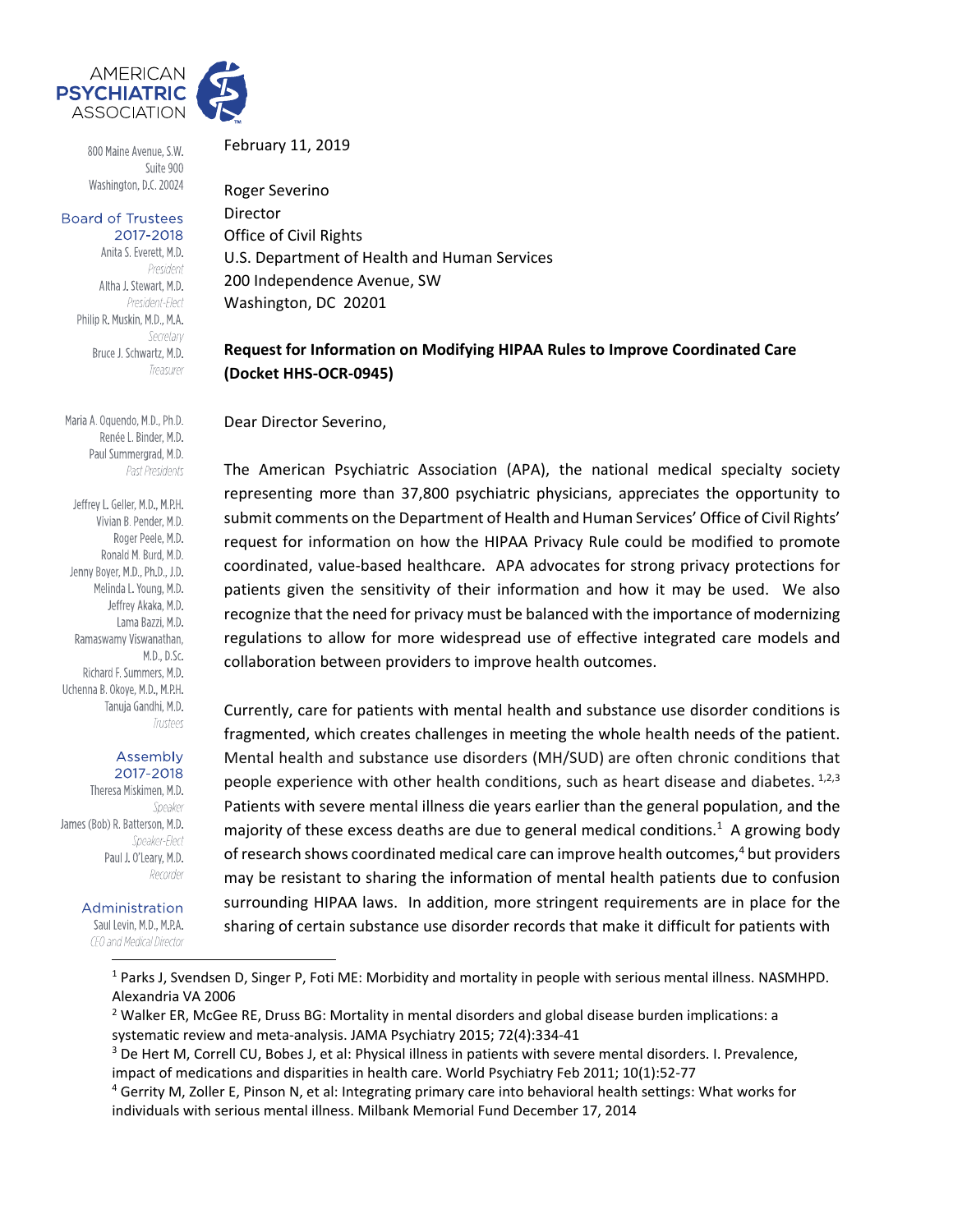substance use disorders to benefit from high‐quality, coordinated care models. Below are our specific recommendations to improve incentives for information sharing and optimize care for all patients.

## **Promoting Information Sharing for Treatment and Care Coordination**

HIPAA is often interpreted more strictly than intended. Providers refuse to share information due to incorrect advice given to them by their legal team or for fear of being out of compliance with HIPAA, even when sharing information would be allowed by current law. Specific examples of when providers refuse to share information when requested include:

- ‐ A patient is experiencing a clinical emergency and information is sought from another provider about the patient's recent behavior or past history in order to conduct a thorough assessment;
- If a patient is transitioning from one level of care to another and information needs to be shared to coordinate care; or
- ‐ A provider, who referred a patient, calls to confirm that the patient kept a scheduled appointment.

The Department of Health and Human Services' Office of Civil Rights released helpful clarifying guidance in December 2017 about situations in which mental health information can be shared. *We recommend DHHS OCR continue to share scenarios in which information sharing is allowed. We also recommend revising the current regulationsto include a specific provision that would "hold harmless" providers who release information to other providers for treatment‐related purposes. This would incentivize coordination between providers and reinforce the law's authorization of sharing information for treatment purposes.* 

For providers who refuse to share information when requested*, we recommend the declining provider or entity send a notice conveying their decision and why information is not being shared.* A verbal decision should be given as soon as possible, with a written notice sent within seven days or 48 hours in emergency situations. Currently, providers may not receive a response from another entity to a request for sharing patient information, which makes it difficult for providers to develop a patient's treatment plan and could pose a threat to patient safety.

Lastly, we support sharing necessary patient information to truly coordinate care with social service agencies and community-based support programs. People with mental health problems often need a range of services associated with these programs, including housing, employment, and other communitybased services. However, there should be caution in the amount of information shared to protect patient privacy. For example, if someone is going to live at a community residence that is administering and supervising medications, or helping the patient get their prescriptions from the pharmacy and get to appointments, the needed information is likely to be different than for a supported employment program if the patient's condition is essentially stabilized and they are taking medications independently. Encouraging greater adoption of electronic health records and the use of secure information exchange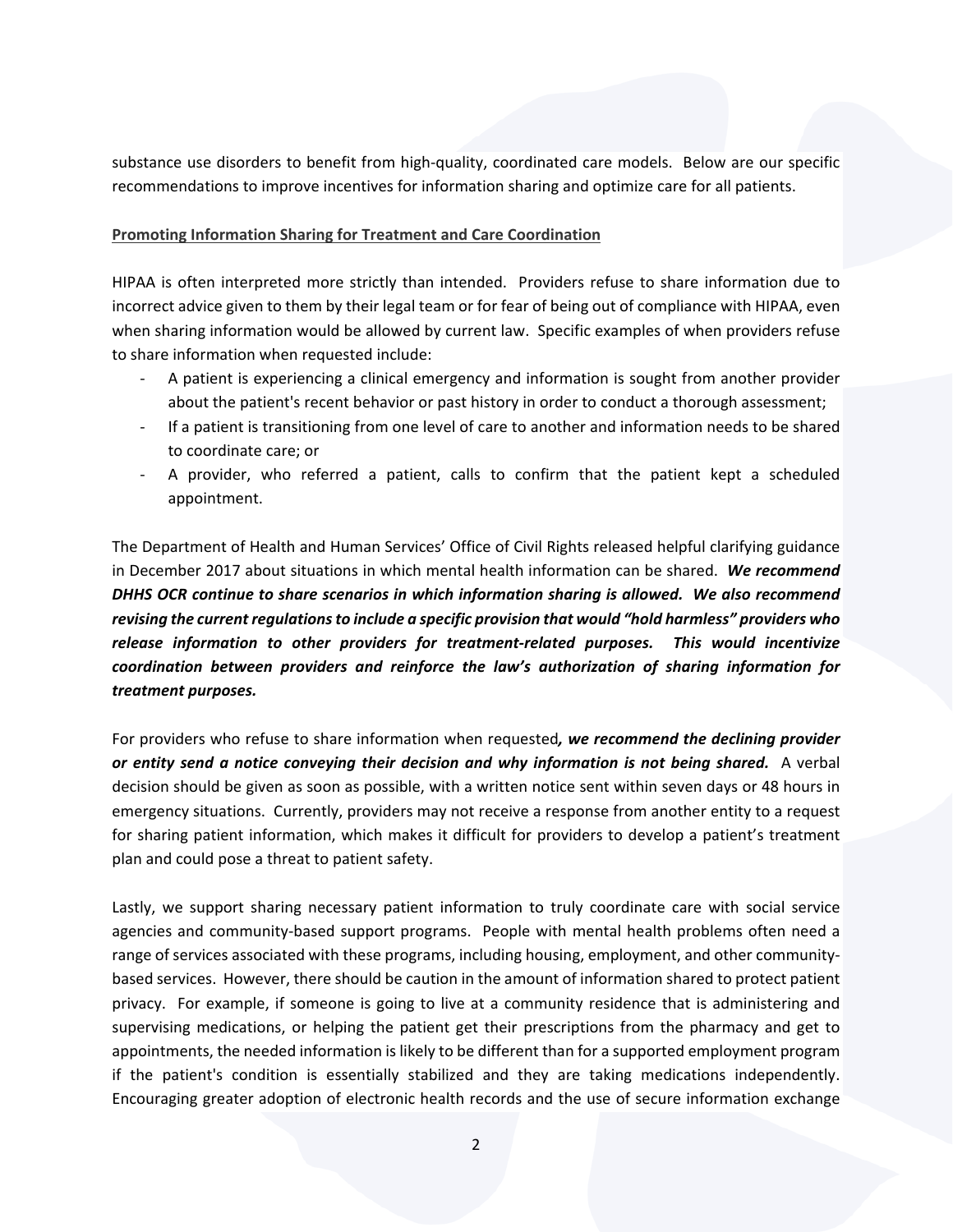among mental health, substance use, and community providers, would allow better information sharing in these care scenarios.

# **Promoting Family and Caregiver Involvement and Addressing the Opioid Crisis and Serious Mental Illness**

Family members, friends, and other individuals involved in the patient's support network can be important sources of collateral information about the reason for an evaluation, the patient's past history, and current symptoms and behavior.<sup>5</sup> They may also be an important component of a patient's care team. For example, in Coordinated Specialty Care (CSC), an evidence‐based model used to treat people with first episode psychosis, family education and support are key components of the model. Specifically, family members are actively involved with the treatment and work collaboratively with the patient to identify their treatment milestones with an overall goal of improved patient outcomes. Patients who received treatment under CSC achieved significant improvements in education and employment and experienced a decrease in hospitalization rates.6 *We support rulemaking that would encourage covered entitiesto share protected health information, when appropriate, with family members, caregivers, and* others who are in a position to avert threats of harm and other potential detriments to patients' health *and safety, as well as to promote health and recovery.*

### **Accounting of Disclosures**

The APA is supportive of the components of the HITECH Act that would require a complete accounting of disclosures for treatment, payment, and health care operations (TPO) from an electronic health record (EHR) in a manner that provides helpful information to individuals, while minimizing regulatory burdens and disincentives to the adoption and use of interoperable EHRs. How these statutory requirements are interpreted through the lens of HIPAA and implemented into EHR systems are especially important for psychiatrists and their patients. For instance, some providers may inappropriately believe that psychiatric medical records in general receive additional protections within HIPAA, leading them to misinterpret other providers' and patients' use and disclosure of certain records as inappropriate or even illegal.

Furthermore, there are additional HIPAA protections around psychotherapy notes. Some software systems fail to clearly designate progress note versus psychotherapy note fields, which may result in psychotherapy notes being input into an incorrect part of the record (e.g., into the patient history field;

<sup>5</sup> The American Psychiatric Association Practice Guidelines for the Psychiatric Evaluation of Adults, Third Edition. July 2015

<sup>6</sup> **Results of a Coordinated Specialty Care Program for Early Psychosis and Predictors of Outcomes**. Nossel, I., Wall, M.M., Scodes, J., Marino, L.A., Zilkha, S., Bello, I., Malinovsky, I., Lee, R., Radigan, M., Smith, T.E., Sederer, L., Gu, G., Dixon, L.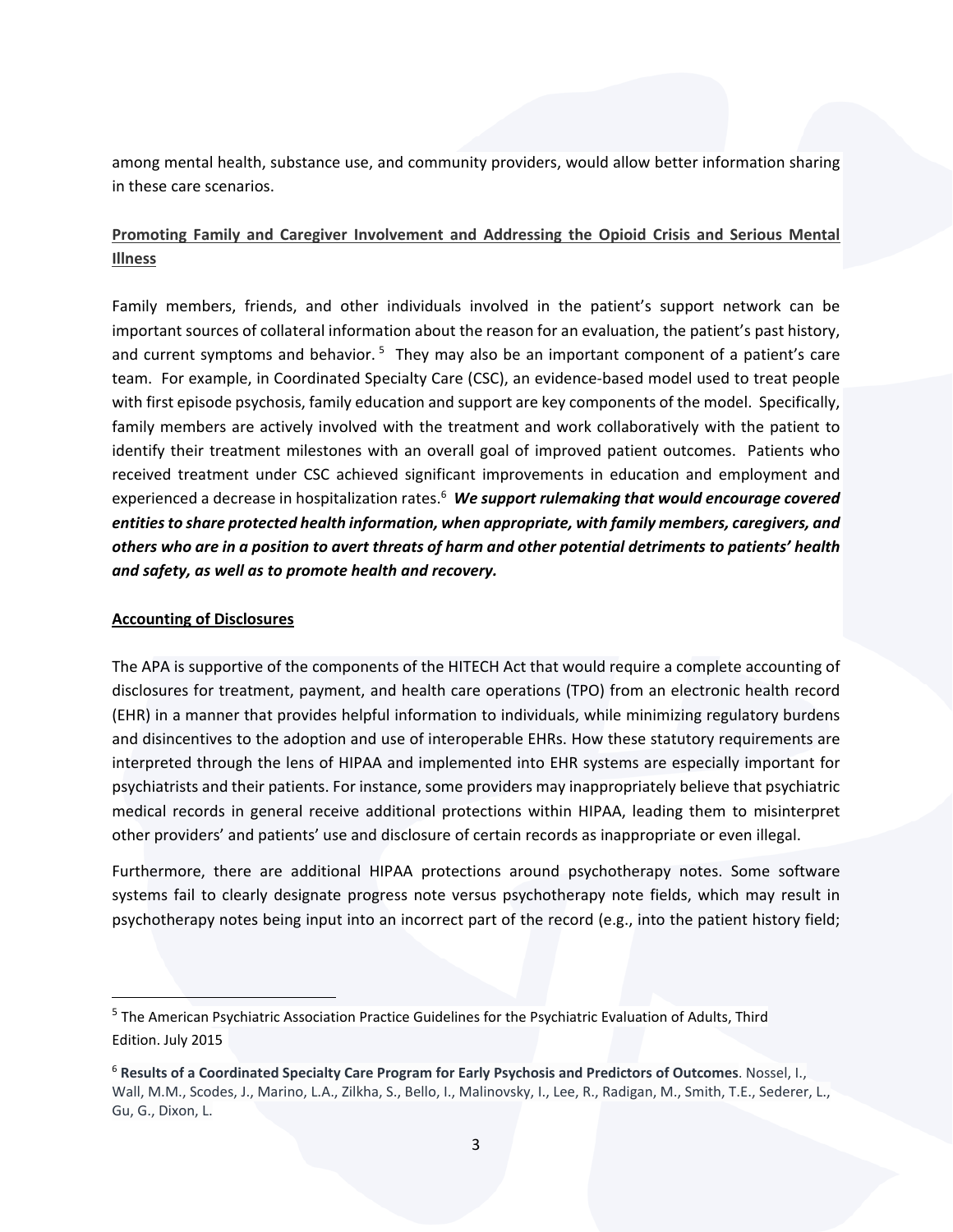into the progress note). Similarly, substance use disorder data is highly sensitive and is often put into the progress note, which makes accurate meta‐data tagging and interoperability of high importance.

Finally, patients often have records stored within multiple EHR systems as an artifact of seeing multiple care providers, due to comorbid/concurrent medical diagnoses (e.g., substance use disorders in residential or outpatient clinics; solo practitioner psychiatrists; primary care providers; emergency department records; inpatient psychiatric facilities). This highlights the urgent need for better interoperability between systems, with better capability of tracking disclosures as the record is transferred between them through health information exchanges (HIEs).

# *APA has several concerns when contemplating addressing these barriers and burdens around HIPAA and HITECH for coordinated care and case management:*

- Most standalone EHR systems (i.e., those not complemented by additional software) do not appear to be capable of tracking each incidence of use or disclosure of the patient's record. This is due to several reasons: 1) a lack of 100% interoperability between EHR systems results in these systems either sharing information differently or not sharing at all, when, how, and by whom a patient's record is accessed; 2) some EHR systems may not track access and disclosures in useable/readable way by patients. In both cases, the patient would be left with an incomplete picture of who accessed their records, and when.
- Patient records often touch many different types of providers in different ways: via fax, e-mail, hand delivered on an inpatient unit, and so on. Relatedly, the claims associated with each of these providers for payment purposes also touch many other third parties, such as independent billing agencies, between different types of billing software systems (separate from the EHRs), and insurance companies. This further complicates matters when the patient attempts to access a complete list of uses and disclosures.
- The disparate waysin which patients can request records(e.g., through a patient portal; in‐person at a hospital's records department, etc.) and whether the "output" of these requests in useable/readable by patients, creates an additional barrier for the patient in accessing an accounting of their record disclosures.

The above issues highlight the difficulty in addressing the individual questions posed by the ONC in this RFI. EHR systems can be capable or incapable of tracking uses and disclosures; they may track uses and disclosures in different ways; hospitals and providers may or may not track the frequency with which patients request such information; this information, when requested, may or may not provide a complete picture of uses and disclosures of the patient's record. Finally, it is highly variable whether the patient would even capable of interpreting these data.

*The APA is confident that the ONC will continue to address these interoperability and standards‐related issues after receiving public feedback on their "Draft Safety on Reducing Regulatory and Administrative Burden Relating to the Use of Health IT and EHRs," future iterations of its "Health IT Certification Program," and in the forthcoming, "EHR Reporting Program," another 21st Century Cures Act mandate.*